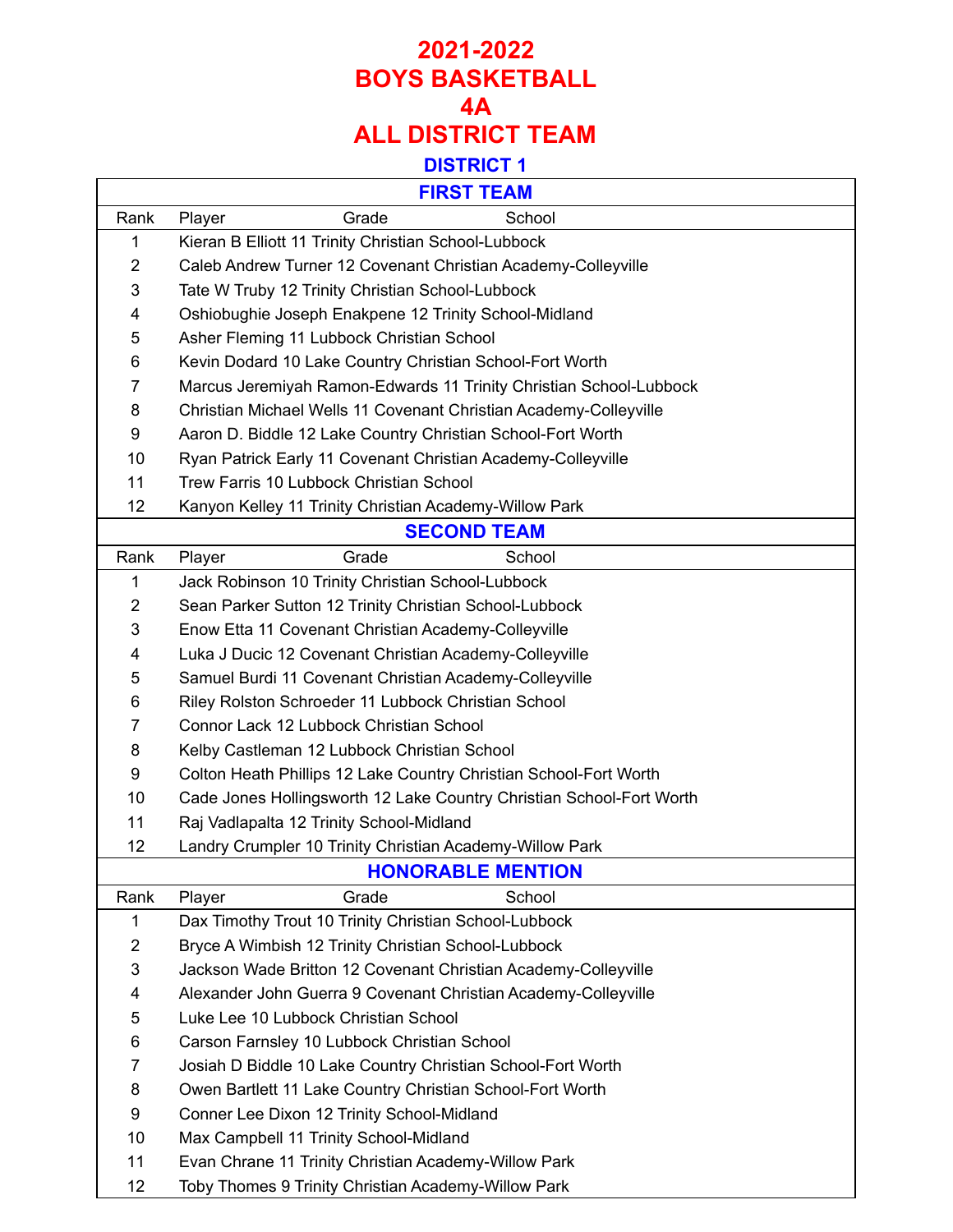## **ALL DISTRICT TEAM**

#### **DISTRICT 2**

### **FIRST TEAM**

Г

|                | I INJI ILAMI                                                        |
|----------------|---------------------------------------------------------------------|
| Rank           | School<br>Player<br>Grade                                           |
| 1              | Ajani Naeem Jamison 12 Grace Prep Academy-Arlington                 |
| $\overline{2}$ | Justin B McNelkan 12 Grace Prep Academy-Arlington                   |
| 3              | Cameron "Cam" Thomas 11 Grace Prep Academy-Arlington                |
| 4              | Joshua "Josh" Williams 12 Grace Prep Academy-Arlington              |
| 5              | Trey Nathaniel Craig III 10 Pantego Christian Academy-Arlington     |
| 6              | Kaden A Lehew 10 Grace Prep Academy-Arlington                       |
| $\overline{7}$ | Cort Jett MacDonald 12 Pantego Christian Academy-Arlington          |
| 8              | Jelani Handy 12 Pantego Christian Academy-Arlington                 |
| 9              | Cullen Walker 11 All Saints Episcopal School-Tyler                  |
| 10             | James Rudd 12 Shelton School-Dallas                                 |
| 11             | Simon Dominic Alvaran Cleofe 12 Bishop Gorman Catholic School-Tyler |
| 12             | Drew Jackson 11 All Saints Episcopal School-Tyler                   |
|                | <b>SECOND TEAM</b>                                                  |
| Rank           | Player<br>Grade<br>School                                           |
| 1              | Dylan Michael Devereaux 12 Shelton School-Dallas                    |
| $\overline{2}$ | Braedyn Ellison 12 Grace Prep Academy-Arlington                     |
| 3              | Adam Elijah Favre 11 Bishop Gorman Catholic School-Tyler            |
| 4              | Thomas Cade Fife 12 Pantego Christian Academy-Arlington             |
| 5              | Christopher Mark Green 12 Bishop Gorman Catholic School-Tyler       |
| 6              | Andrew Innmon 11 Shelton School-Dallas                              |
| 7              | Blaine Thomas Law 11 The Covenant School-Dallas                     |
| 8              | Adin Newhouse 12 Pantego Christian Academy-Arlington                |
| 9              | Bryce Patrick 11 All Saints Episcopal School-Tyler                  |
| 10             | Andrew Duke Pattison 11 The Covenant School-Dallas                  |
| 11             | Dylan Scott Spain 12 Pantego Christian Academy-Arlington            |
| 12             | Jaylon B Talton 11 Grace Prep Academy-Arlington                     |
|                | <b>HONORABLE MENTION</b>                                            |
| Rank           | Player<br>Grade<br>School                                           |
| 1              | MacLean Arnett 12 All Saints Episcopal School-Tyler                 |
| 2              | Paul Ceccoli 11 All Saints Episcopal School-Tyler                   |
| 3              | Ezana Milton 10 Pantego Christian Academy-Arlington                 |
| 4              | Caleb Michael Monro 12 The Covenant School-Dallas                   |
| 5              | Merrick Russell 9 Shelton School-Dallas                             |
| 6              | Brady Tripp Shahan 10 The Covenant School-Dallas                    |
| 7              | Isaiah Thompson 12 Grace Prep Academy-Arlington                     |
| 8              | Anthony Todd 10 Bishop Gorman Catholic School-Tyler                 |
| 9              | Mill Walters 11 All Saints Episcopal School-Tyler                   |
| 10             | Everett Layne Webb 10 The Covenant School-Dallas                    |
| 11             | Shane Landon Williams 10 Pantego Christian Academy-Arlington        |
| 12             | Andrew Zuch 10 Shelton School-Dallas                                |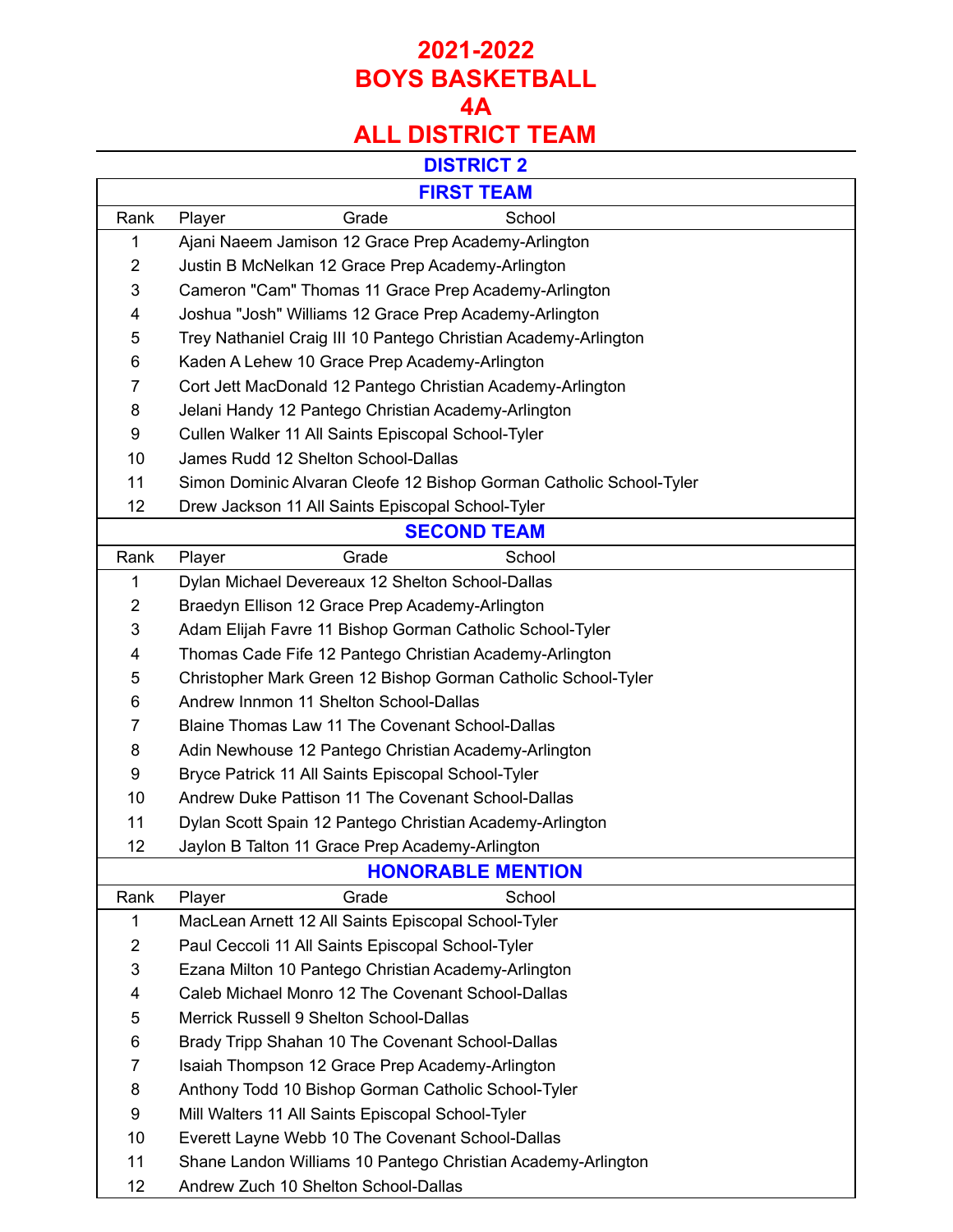# **ALL DISTRICT TEAM**

### **DISTRICT 3**

### **FIRST TEAM**

Г

|                          | FINJI I LAIVI                                                          |  |  |
|--------------------------|------------------------------------------------------------------------|--|--|
| Rank                     | Grade<br>School<br>Player                                              |  |  |
| 1                        | Dezmon Jamal Dudley 12 John Paul II Catholic High School-Schertz       |  |  |
| $\overline{2}$           | Payton S Reimer 12 John Paul II Catholic High School-Schertz           |  |  |
| 3                        | Matthew Alexander Cuellar 12 John Paul II Catholic High School-Schertz |  |  |
| 4                        | Samuel Walker Hagood 11 Veritas Academy-Austin                         |  |  |
| 5                        | Geoffrey H Maldonado 11 John Paul II Catholic High School-Schertz      |  |  |
| 6                        | Stephen Jones 12 Lutheran High School-San Antonio                      |  |  |
| $\overline{7}$           | Nikalus Keli Fontaine 12 John Paul II Catholic High School-Schertz     |  |  |
| 8                        | Daniel Augustine Bush 12 Veritas Academy-Austin                        |  |  |
| 9                        | Kevin Schillerstrom 12 Lutheran High School-San Antonio                |  |  |
| 10                       | Elijah Matthew Zimel 11 Veritas Academy-Austin                         |  |  |
| 11                       | David Hernandez III 12 Holy Cross of San Antonio                       |  |  |
| 12                       | Mason James Loep 12 San Marcos Academy                                 |  |  |
|                          | <b>SECOND TEAM</b>                                                     |  |  |
| Rank                     | Grade<br>School<br>Player                                              |  |  |
| $\mathbf{1}$             | Arath Velazquez 11 John Paul II Catholic High School-Schertz           |  |  |
| 2                        | Kyle Christophe Perches 12 John Paul II Catholic High School-Schertz   |  |  |
| 3                        | Isaac Alan Spreen 12 John Paul II Catholic High School-Schertz         |  |  |
| 4                        | Jacob Daniel Frazier 11 Veritas Academy-Austin                         |  |  |
| 5                        | Tyler Michael Metro 12 Veritas Academy-Austin                          |  |  |
| 6                        | Justin L Fuller 12 Veritas Academy-Austin                              |  |  |
| 7                        | Seth Wenthe 11 Lutheran High School-San Antonio                        |  |  |
| 8                        | Gavin Hales 11 Lutheran High School-San Antonio                        |  |  |
| 9                        | Jesse J Ramirez 10 Holy Cross of San Antonio                           |  |  |
| 10                       | Isaac M Gutierrez 11 Holy Cross of San Antonio                         |  |  |
| 11                       | Jayden Christophe Castillo 12 Holy Cross of San Antonio                |  |  |
| 12                       | Cole Rylan Krackau 11 San Marcos Academy                               |  |  |
| <b>HONORABLE MENTION</b> |                                                                        |  |  |
| Rank                     | Player<br>Grade<br>School                                              |  |  |
| 1                        | Julian Figueroa 11 John Paul II Catholic High School-Schertz           |  |  |
| 2                        | Joshua Thomas Kinman 12 John Paul II Catholic High School-Schertz      |  |  |
| 3                        | Hayden D Peckman 11 Veritas Academy-Austin                             |  |  |
| 4                        | Philip Anthony Cannata 10 Veritas Academy-Austin                       |  |  |
| 5                        | Andrew Livingston Bremer 11 Veritas Academy-Austin                     |  |  |
| 6                        | Kody Lynch 12 Lutheran High School-San Antonio                         |  |  |
| 7                        | Korbyn Raesch 12 Lutheran High School-San Antonio                      |  |  |
| 8                        | Sytahn Beard 12 Lutheran High School-San Antonio                       |  |  |
| 9                        | James Jewell 12 Lutheran High School-San Antonio                       |  |  |
| 10                       | Aaron M Garcia 9 Holy Cross of San Antonio                             |  |  |
| 11                       | Mason Keanu Rodriguez 12 Holy Cross of San Antonio                     |  |  |
| 12                       | Layton Miller Schawe 10 San Marcos Academy                             |  |  |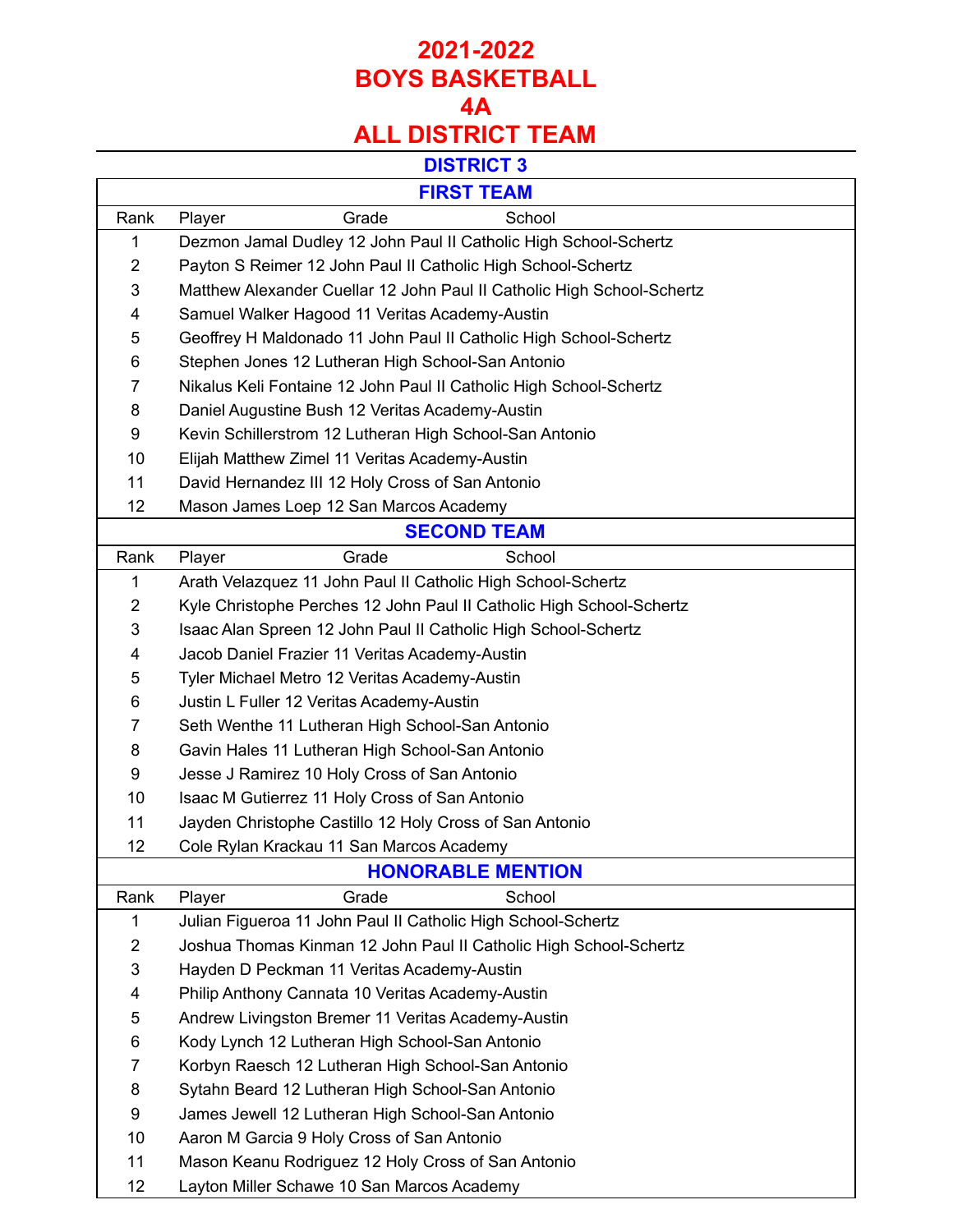# **ALL DISTRICT TEAM**

#### **DISTRICT 4**

 $\overline{\mathsf{I}}$ 

### **FIRST TEAM**

 $\Gamma$ 

|                    | FIRSI I LAM                                                                          |  |  |
|--------------------|--------------------------------------------------------------------------------------|--|--|
| Rank               | Grade<br>School<br>Player                                                            |  |  |
| 1                  | Nile Bradley Austin 12 Cypress Christian School-Houston                              |  |  |
| $\overline{2}$     | Caleb Garcia 12 Faith West Academy-Katy                                              |  |  |
| 3                  | Collin Dyniewski 12 Legacy Preparatory Christian Academy-The Woodlands               |  |  |
| 4                  | Price Joseph Schultea 11 Cypress Christian School-Houston                            |  |  |
| 5                  | Brunel Stewart 11 Northland Christian High School-Houston                            |  |  |
| 6                  | Jonathan Jacob Quarles 9 Cypress Christian School-Houston                            |  |  |
| 7                  | Jalen Christophe Young 12 Cypress Christian School-Houston                           |  |  |
| 8                  | Karahn Leon Salee Garfield 12 Northland Christian High School-Houston                |  |  |
| 9                  | William Dugan Hotchkiss 12 Cypress Christian School-Houston                          |  |  |
| 10                 | Dalton White 10 Legacy Preparatory Christian Academy-The Woodlands                   |  |  |
| 11                 | Dalton White 10 Legacy Preparatory Christian Academy-The Woodlands                   |  |  |
| 12                 | Owen Paul Witschonke 10 Cypress Christian School-Houston                             |  |  |
| <b>SECOND TEAM</b> |                                                                                      |  |  |
| Rank               | School<br>Player<br>Grade                                                            |  |  |
| 1                  | Donovan Eric Holcombe 11 Northland Christian High School-Houston                     |  |  |
| $\overline{2}$     | Matthew Harrison LeForce 11 Cypress Christian School-Houston                         |  |  |
| 3                  | Dylan Childs 12 Faith West Academy-Katy                                              |  |  |
| 4                  | Eric Maddox Pallanez 9 Northland Christian High School-Houston                       |  |  |
| 5                  | Brandt Holden Brown 10 Legacy Preparatory Christian Academy-The Woodlands            |  |  |
| 6                  | Michael Ernest Lavigne 12 Cypress Christian School-Houston                           |  |  |
| $\overline{7}$     | Gregory Merino 12 Legacy Preparatory Christian Academy-The Woodlands                 |  |  |
| 8                  | Ali Gabriel Salas 12 Faith West Academy-Katy                                         |  |  |
| 9                  | Paul Weitzel Canovas 12 Northland Christian High School-Houston                      |  |  |
| 10                 | Bryce Charles Isham 10 Cypress Christian School-Houston                              |  |  |
| 11                 | Brennan Reece Clark 12 Legacy Preparatory Christian Academy-The Woodlands            |  |  |
| 12                 | Bryce Evan Glaspie 12 Northland Christian High School-Houston                        |  |  |
|                    | <b>HONORABLE MENTION</b>                                                             |  |  |
| Rank               | Grade<br>School<br>Player                                                            |  |  |
| 1                  | Joshua Turner 9 Faith West Academy-Katy                                              |  |  |
| $\overline{2}$     | Chafic (Alex) Alexander Faysal 10 Legacy Preparatory Christian Academy-The Woodlands |  |  |
| 3                  | Nicolaus Vaughn Ray 12 Northland Christian High School-Houston                       |  |  |
| 4                  | Taylor Douglas Hotchkiss 11 Cypress Christian School-Houston                         |  |  |
| 5                  | London Arthur 10 Faith West Academy-Katy                                             |  |  |
| 6                  | Joshua Chalhoub 9 Faith West Academy-Katy                                            |  |  |
| 7                  |                                                                                      |  |  |
| 8                  |                                                                                      |  |  |
| 9                  |                                                                                      |  |  |
| 10                 |                                                                                      |  |  |
| 11                 |                                                                                      |  |  |
| 12                 |                                                                                      |  |  |